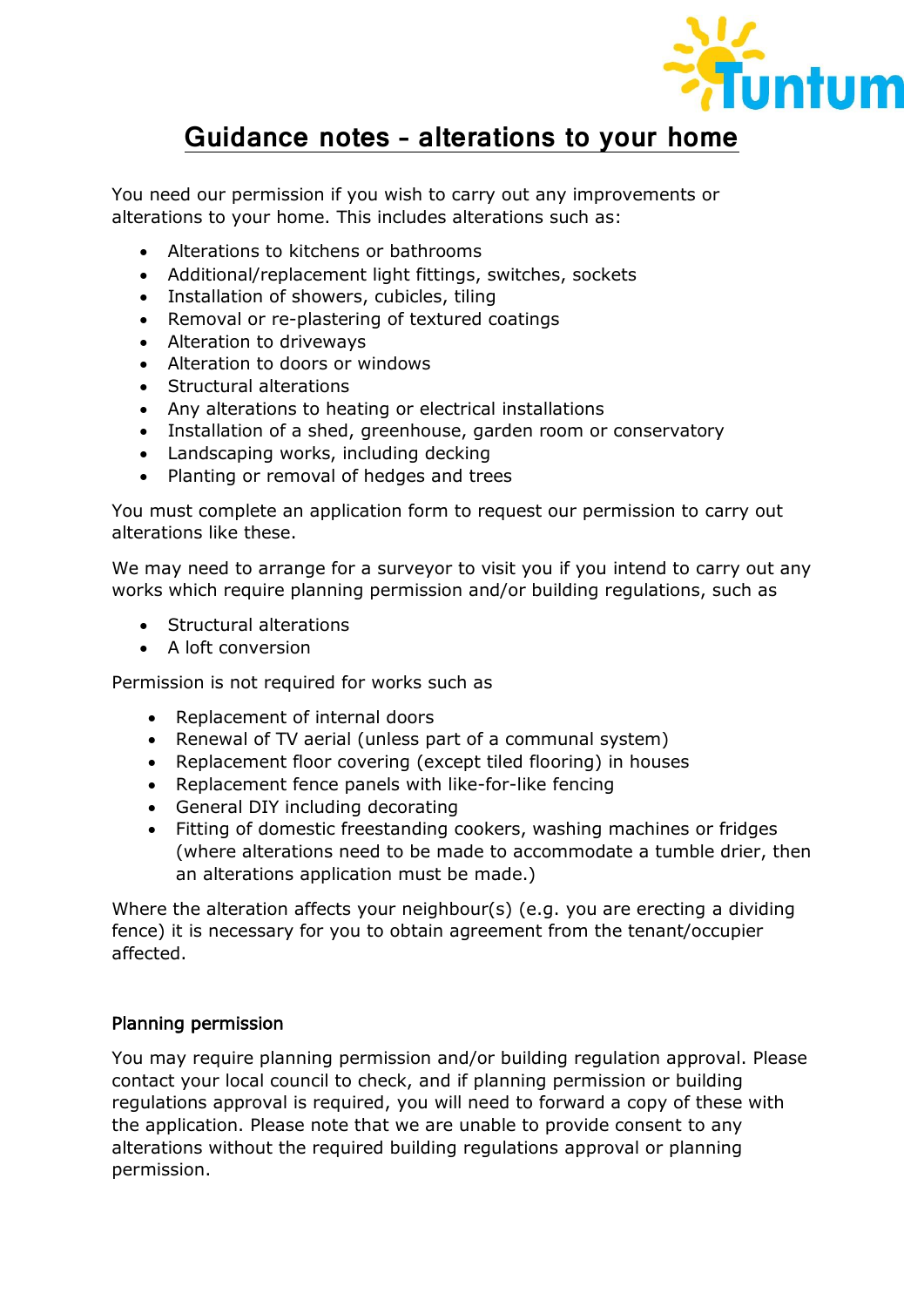

You will be responsible for obtaining planning permission and/or building regulations approval.

## Age of property

For new houses, there is a period of one year from the completion of a contract when the contractor is responsible for any defective work identified. Because of this, you may be restricted in the work allowed to be carried out in this first year. Call the Maintenance Department to see if this affects your plans.

If your property is less than 5 years old, you may also need to obtain the original developer's permission before carrying out any structural alterations. You will need to provide us with a copy of this before we can give our permission to any structural works being undertaken.

## **Neighbours**

If you want to carry out works to a fence or on a boundary wall or party wall which is shared with a neighbour, you will need to get their permission first. In some cases you may need a party wall agreement, and you will need to meet the costs of this process. More information can be found on this issue on the following website: [https://www.gov.uk.guidance/party-wall-etc-act-1996](https://www.gov.uk.guidance/party-wall-etc-act-1996-guidance) [guidance](https://www.gov.uk.guidance/party-wall-etc-act-1996-guidance)

## Shared owners

If you are a shared owner, it is important that you obtain our consent to any improvements/alterations which add value to your property before works are carried out. If you decide to buy more shares in the future, any increase in the value of the property due to alterations you have carried out will then be taken into consideration. If you are a shared owner and decide to take out a new mortgage to fund an alteration, our consent to any re-mortgage will be required.

## **Conditions**

You must consider potential hazards such as the disturbance of asbestos or the creation of dead legs in water pipe work before you carry out any work. Please seek further advice *before* carrying out the work.

The entire expense of the alterations/improvements shall be met by you and the work shall be carried out by a competent tradesperson and to the entire satisfaction of Tuntum Housing.

Should you or a contractor appointed by you damage any part of the building fabric whilst undertaking works, you are responsible for the cost of putting this right. We recommend only using contractors who have appropriate indemnity insurance.